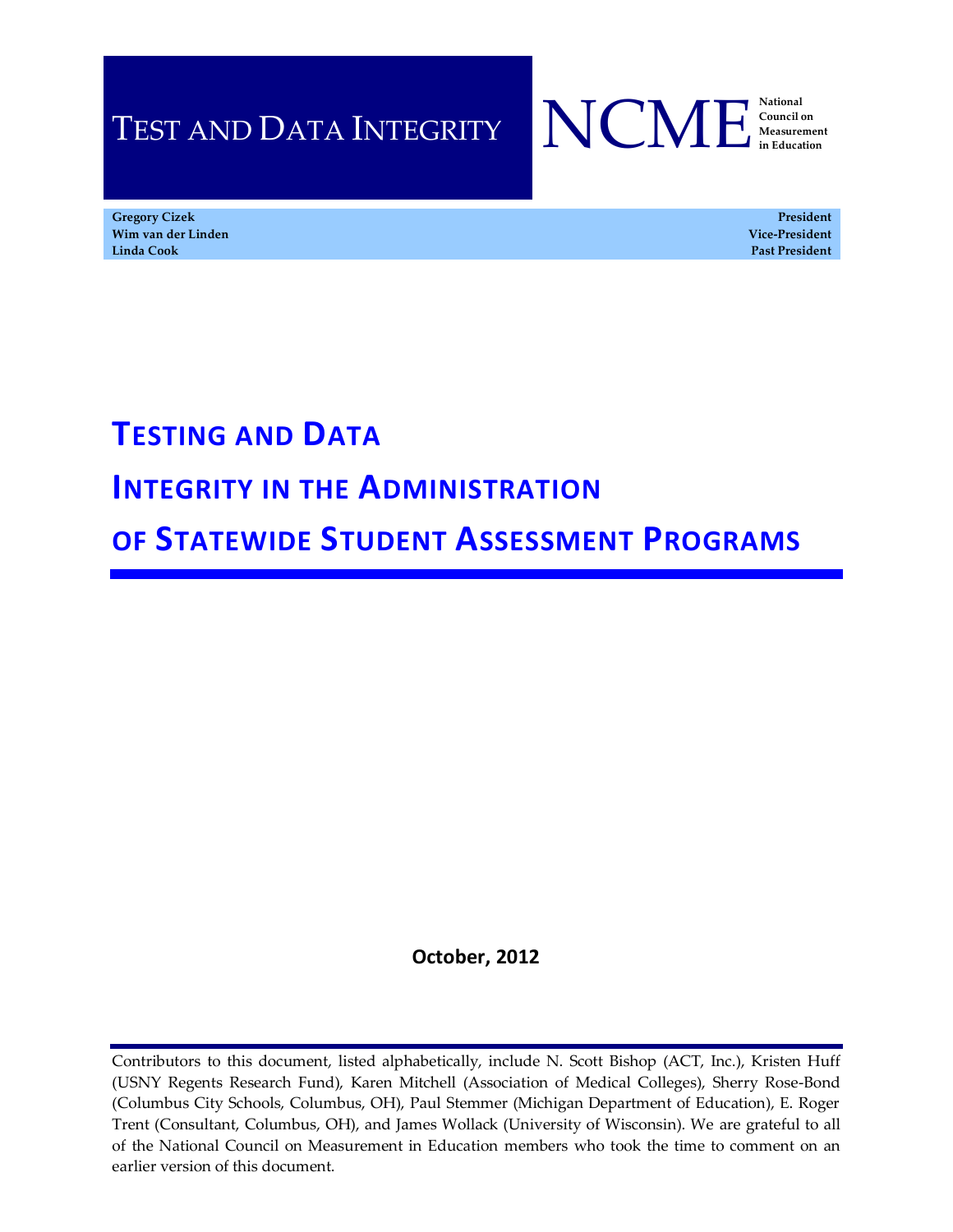#### **The NCME mission is to advance the science and practice of measurement in education.**

Goals of the organization include:

- 1. Encourage scholarly development in educational measurement
	- a. Improve measurement instruments and procedures for their administration, scoring, interpretation, and use
	- b. Improve applications of measurement in assessment of individuals, groups, and evaluation of educational programs
- 2. Disseminate knowledge about educational measurement, including
	- a. Theory, techniques, and instrumentation for the measurement of educationally relevant human, institutional and social characteristics
	- b. Procedures appropriate to the interpretation and use of such techniques and instruments
	- c. Applications of educational measurement with individuals and groups
- 3. Increase NCME's influence within the educational measurement community to ensure sound and ethical measurement practices
- 4. Influence public policy and practice concerning educational measurement
- 5. Promote awareness of measurement in education as a field of study and work to encourage entry into the field and interdisciplinary collaboration
- 6. Provide members with a strong professional identity and intellectual home in educational measurement and enhance the value of membership in NCME
- 7. Increase the operating and financial capacity of the association to enhance its effectiveness and its national recognition

Copyright ©2012 by the National Council on Measurement in Education. All rights reserved.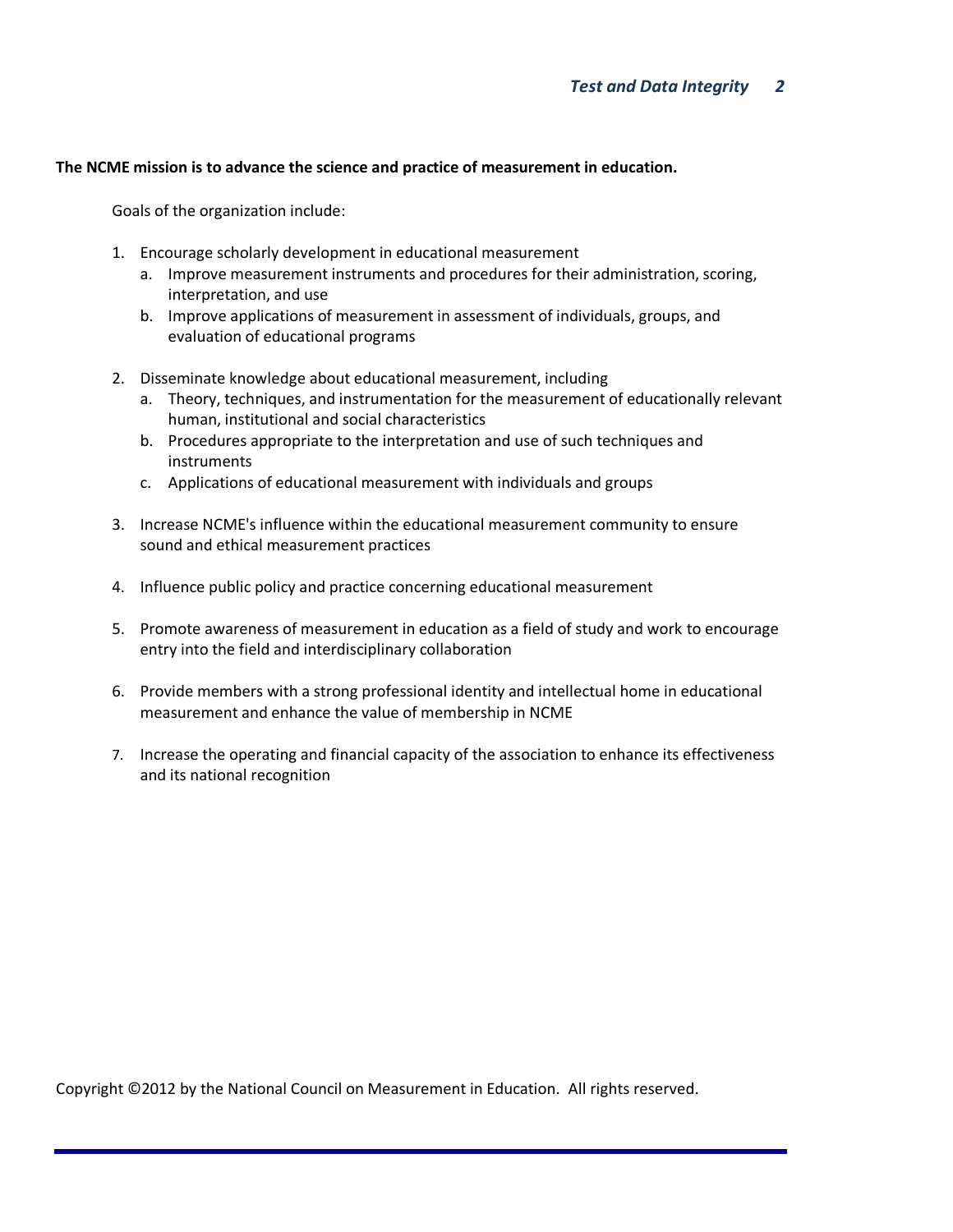## **TESTING AND DATA INTEGRITY IN THE ADMINISTRATION OF STATEWIDE STUDENT ASSESSMENT PROGRAMS**

Testing and data integrity on statewide assessments is defined as the establishment of a comprehensive set of policies and procedures for: a) the proper preparation of students, b) the management and administration of the test(s) that will lead to accurate and appropriate reporting of assessment results, and c) maintaining the security of assessment materials for future use. The policies must ensure that all students have had equal opportunities to show their knowledge, skills, and abilities and have been actively involved in demonstrating those opportunities through their engagement with the test. Educators, students, parents, school boards, legislators, researchers, and the public must have confidence that psychometrically-sound testing, scoring, and reporting will be handled ethically and in accordance with the best administrative practices to ensure that results accurately reflect *each student's own true educational knowledge, skills, and abilities.* For purposes of this document, we focus on the aspects of *test data integrity* that relate to maintaining test security and safeguarding against artificially inflated scores.

#### **WHY TEST DATA INTEGRITY IS IMPORTANT**

Federal<sup>1</sup>, state, and local education decisions are based on results of statewide assessments. Assessment requires that results be: accurate, fair, useful, interpretable, and comparable. The technical merits of test scores must meet professional and industry standards with respect to fairness, reliability, and validity. Test data must be free from the effects of cheating and security breaches **and** represent the true achievement measures of students who are sufficiently and appropriately engaged in the test administration. Cheating, falsifying data, security breaches, and other actions of academic fraud compromise the standards of fairness, reliability, and validity by polluting data. When cheating occurs, the public loses confidence in the testing program and in the educational system which may have serious educational, fiscal, and political consequences. Policies and procedures must ensure that all students have appropriate, fair, and equal opportunities to show their knowledge, skills, and abilities. Students who need accommodations due to language differences or students with disabilities may require appropriate modifications to materials and administrative procedures to ensure fair access to the assessment of their skills.

### **WHO IS RESPONSIBLE FOR TEST DATA INTEGRITY?**

Test data integrity is a shared responsibility among all educators, test professionals, and students**<sup>2</sup>** . The ultimate leadership for ensuring data integrity belongs to State Educational Agencies (SEAs). However, Local Educational Agencies (LEAs) staff and students are critical partners in ensuring established test policies and procedures are properly implemented and followed. Assessment consortia, test publishers, and contractors also play a significant role. SEAs must have appropriate policies and legislation that address these issues, including descriptions of requirements, expectations, and consequences for assessment activities. LEA policies and procedures must address how data integrity is ensured within each district and school.

**1** The U.S. Education Department (ED) sets policy for score use in federal programs. ED can help ensure that legislation and rules governing test security are established by states and that there is appropriate consistency across entities. ED might also consider establishment of a repository for policies, rules and best practices that will help SEAs and LEAs ensure data integrity.

**2** For an example of ethical standards, see NCME's *Code of Professional Responsibilities in Educational Measurement* at the following link:

http://www.ncme.org/resources/code. cfm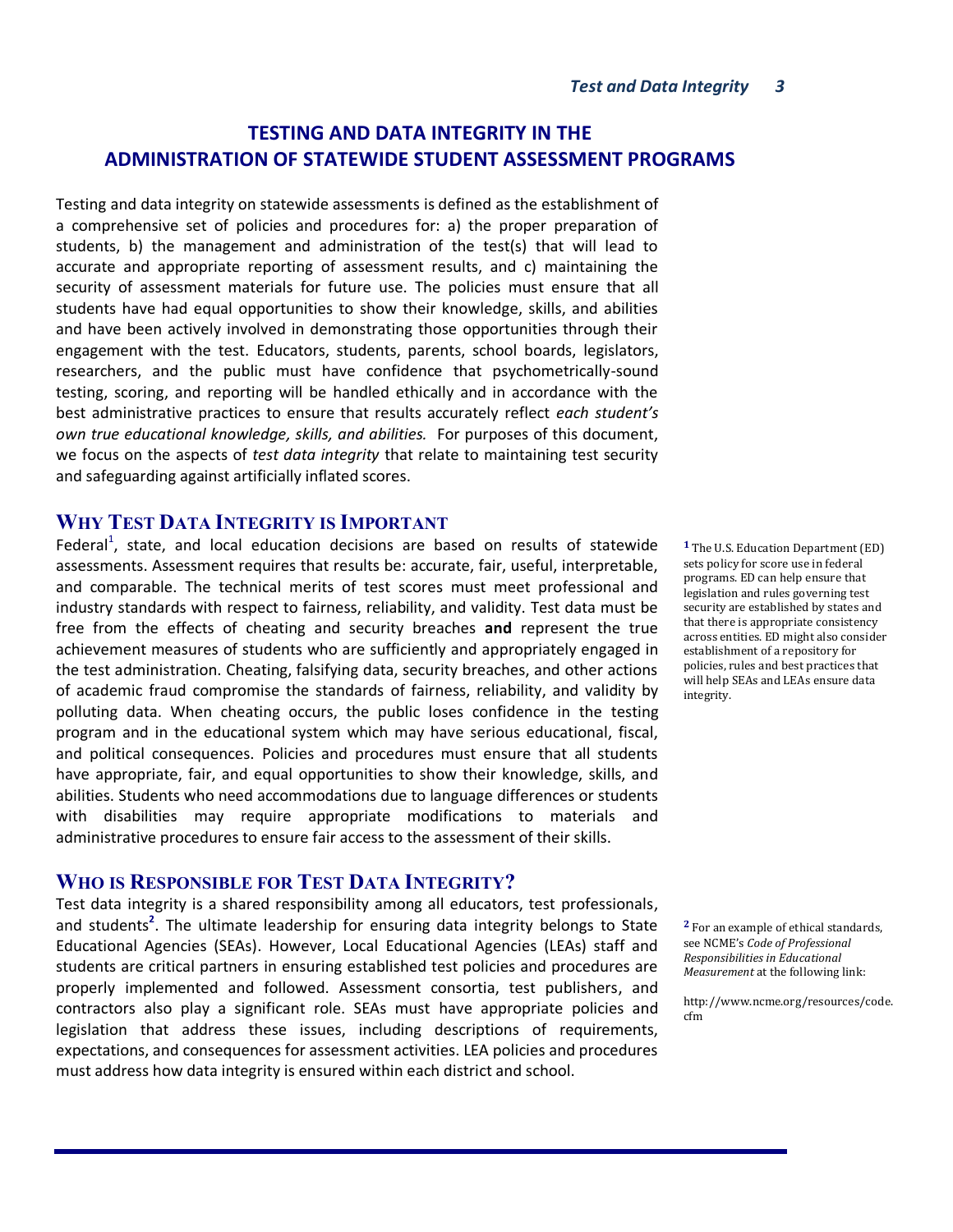#### **RECOMMENDED PRACTICES**

1. Entities should develop a comprehensive data integrity policy to ensure the fairness, reliability, validity, and comparability of results when tests and results are used as intended<sup>3</sup>. The policy should define assessment integrity (and why it is <sup>3</sup> SEAs, LEAs, and schools must important) and set forth standardized practices that are practical within typical school environments, resources, and operations. It should define proper and prohibited conduct and include how to prevent irregularities. It should establish required security guidelines for protecting test materials from security breaches (where students who have not taken the test would get access to questions) and preserve questions for future use. School personnel should provide input during policy development and be given ample lead time for implementation before any new policy becomes effective.

Implementation plans should be tailored to the purpose of testing, how test scores will be used, and the format of test administration<sup>4</sup>. The policy should describe specific, required security measures, testing procedures, and testing conditions. Clear and consistent written procedures should describe preventive actions, appropriate and inappropriate actions, communication plans, and remediation steps.

The following points should be covered in the policy**<sup>5</sup>** : staff training and professional development, maintaining security of materials and other prevention activities, appropriate and inappropriate test preparation and test administration activities, data collection and forensic analyses, incident reporting, investigation, enforcement, and consequences. Further, the policy should document the staff authorized to respond to questions about the policy and outline the roles and responsibilities of individuals if a test security breach arises. The policy should also have a communication and remediation response plan in place (if, when, how, who) for contacting impacted parties, correcting the problem and communicating with media in a transparent manner.

2. Assessment Consortia, State Educational Agencies (SEA) and Local Educational Agencies (LEA), including school districts, and building administrative staff, should develop and implement appropriate training in proper administrative procedures and methods to prevent test irregularities. Training should provide an overview of ethical and proper administration procedures and stress the importance of academic and assessment integrity as a means of avoiding serious negative consequences for the testing program and its potential damage to the educational reputation of students and schools. Staff and students should understand and support monitoring efforts to report and detect breaches of security, cheating, and other improper behavior.

Training materials should address the difference in secure and non-secure testing materials (e.g., released materials, practice materials, etc.) and provide clear examples of what behavior is unacceptable during and after testing**<sup>6</sup>** .

Finally, training should ensure that staff and students are aware of the consequences if they are found to have engaged in conduct that threatens the integrity of test administration and results. Procedures to be followed in the event of a staff member or student being accused of misconduct should be articulated and reviewed in training. The procedures should address the appropriate understanding and

disseminate this information to all staff who participate in testing. Roles and responsibilities should be aligned (i.e., the SEA's plan will drive the LEA responsibilities, and in turn, the LEA's plan will drive the school's).

**4** Threats for an end-of-course computerized test are different than those for a paper-and-pencil test used for accountability. Testing practices change (e.g., pencil and paper tests may become computerized), so data integrity plans will need to be updated accordingly.

**5** More information and resources that may be helpful for developing these policies are provided in the Appendices. Consider utilizing technical advisors (e.g., SEA technical advisory groups) to vet the plans. Peer review processes might also be considered.

**6** See Appendix A for some examples.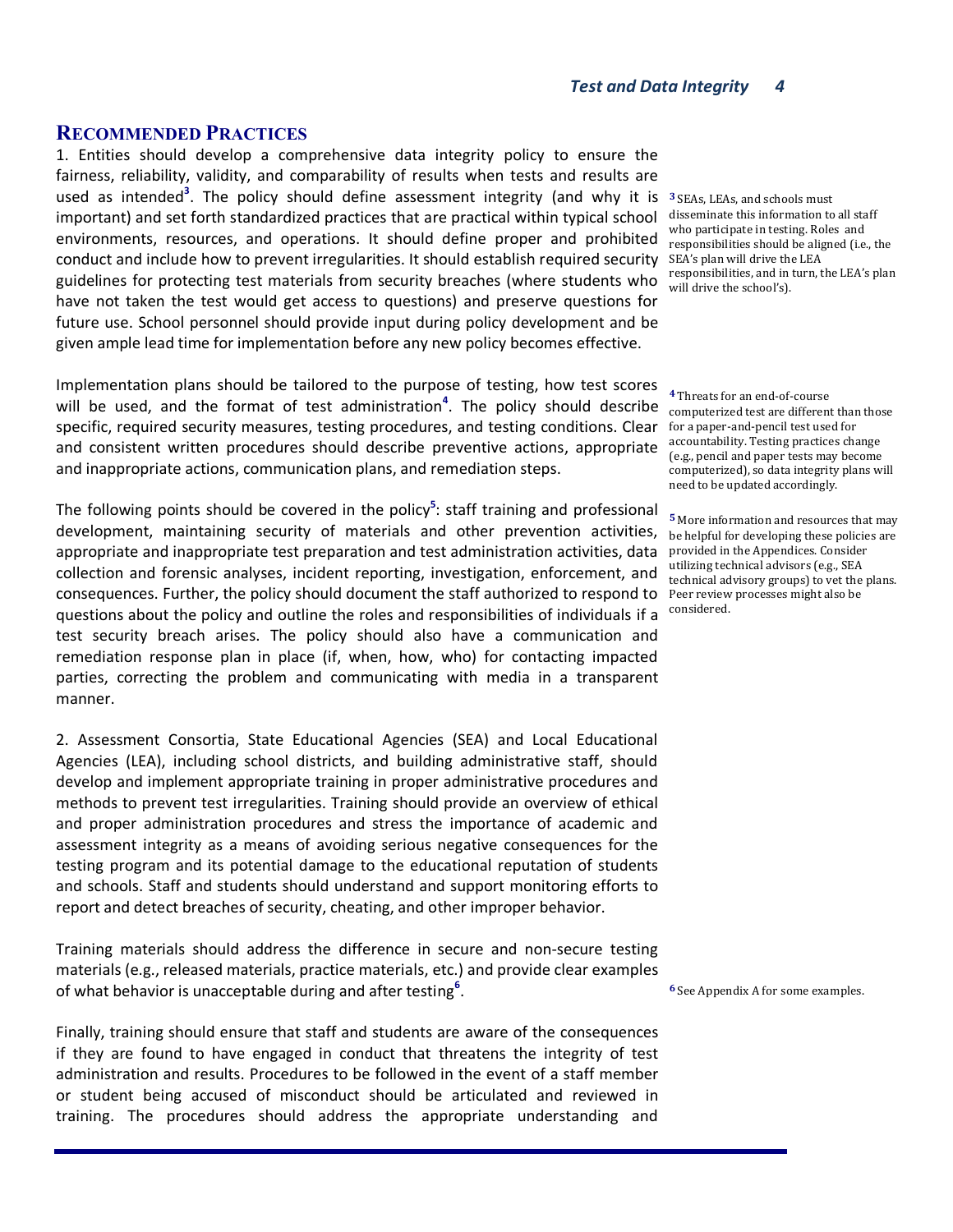compliance with nondisclosure and confidentiality agreements, as well as participation forms for verifying that staff have participated in training. The expectation of compliance with administration standards should also be made clear to students. Older students might be asked to sign assessment conduct and responsibility statements as well.

3. Entities should engage in proactive prevention to minimize threats to data integrity. One source of cheating by staff is lack of understanding about what are acceptable and unacceptable behaviors and the important reasons behind the need for accurate test results. Efforts should be taken to eliminate opportunities for test takers to attain scores by fraudulent means, or opportunities for school staff or other stakeholders to tamper (violate instructions for appropriate administration or accommodations) with computer-based testing systems, paper-based test booklets, answer documents and other secure materials and information. Monitoring programs where operational assessments are observed by SEA agents also helps ensure assessment integrity**<sup>7</sup>** . Results of monitoring should be used for prevention and training (feedback to the school) as well as to identify potential irregularities.

Students should be told about the importance of the assessments and why it is important that the scores reflect their true abilities.

4. Entities should ensure that all test administrations follow standardized procedures as appropriate to the student (e.g., some students may require accommodations) and in accordance with the Standards for Educational and Psychological Testing (1999) or any of its subsequent revisions. Any and all guidelines regarding materials prohibited in testing areas should be followed**<sup>8</sup>** .

5. A clear and fair monitoring and investigation process to identify irregularities must be established by the SEA and a local version by each LEA. Entities should ensure all evidence of irregularities that are collected are comprehensive and facilitate subsequent analyses. This should include a detailed record of test administrators, support staff (proctors), and teachers' names. The requirements for data files used for integrity analysis will likely evolve as analytic techniques evolve**<sup>9</sup>** . In documenting irregularities, collection of physical evidence (e.g., cheat sheets), photographic evidence (e.g., notes written on arm, desk, etc.), examinee handwriting in test booklets or scratch paper, and other specific observational notes can play an important role during follow-up investigations.

For computer-based testing, Internet activities should be monitored and logged (sites visited, screenshots taken, etc.) for all persons who access school and district servers and the activities of all users of school/district computers. Computers should be checked for prohibited software and malicious programs.

6. Entities (e.g., SEAs or their designees) should conduct comprehensive integrity analyses at multiple levels (e.g., district, school, classroom, and/or students) for all large-scale programs where consequences for students and/or school personnel are present. State results typically provide the best comparison for evaluating schools and districts. Such analyses and reports should be reviewed by the SEA's technical advisory **7** Other preventative suggestions are provided in Appendix B.

**8** See Appendix C for some examples of materials students have used to gain unfair advantage over others.

**9** See Appendix D.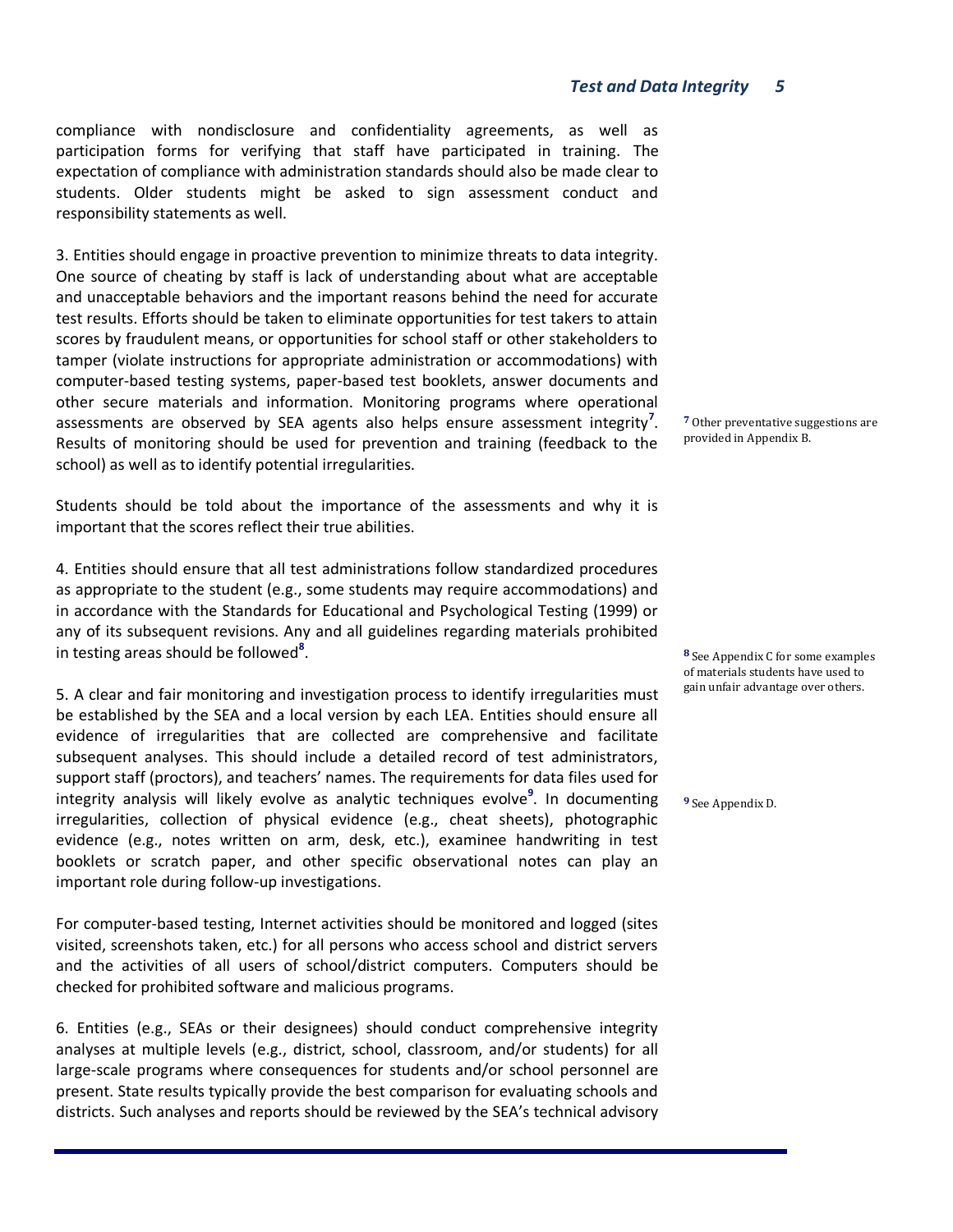panel. The analyses should include multiple methods and follow best practices to ensure the highest likelihood of detecting misconduct, while using appropriate statistical controls to minimize false detections. Results should only identify students, classes, schools, and districts where there is strong evidence that further investigation for possible improprieties is warranted. Investigations and subsequent actions should focus on appropriate remediation and future prevention of any irregularities discovered.

7. In the interest of protecting the privacy of both those being investigated for potential cheating and those contributing information to the investigation, entities should ensure that reports of suspected cheating, security breaches, as well as other suspicious activities are developed following clear and transparent guidelines, and in accordance with the Freedom of Information Act, Family Educational Rights and Privacy Act and other applicable laws or professional guidelines. Individuals who report suspected violations must be protected from retribution. Multiple reporting avenues (e.g., 800 numbers, e-mail, web forms, etc.) should be provided. Clear methods, procedures, data analysis and findings and reports should be thoroughly documented. A secure database collections system for capturing reported incidents should be created and maintained. Appropriate sections of the system should be made accessible to all LEAs.

8. Entities should ensure the appropriate investigation of any reported incidents and irregularities that are flagged during forensics analysis. Qualified and trained staff responsible for investigating violations should be identified in advance. The SEA should develop policies for when and how to turn investigations over to a third party so as to avoid potential conflicts of interest. Investigations should occur in a timely fashion and written reports should be given to the SEA along with remediation plans for any problem areas.

9. SEAs and LEAs must develop plans to enforce breaches of assessment integrity and to handle the consequences in a fair and appropriate manner and most importantly, to ensure that the offense does not happen in the future. Sanctions or remediation must be proportional relative to the offense and equivalent to other policies. All parties should create and maintain due process and appeal procedures for suspect students and staff. The accused should be informed of the allegations or complaints and the circumstances behind them (statistical detection, reported violation, etc.).

10. As testing technology evolves, security needs and how we define test and data integrity must keep pace. Policies and procedures should be reviewed to ensure compliance with the principles of assessment integrity. Computer-based testing will present different challenges based on the hardware (mobile vs. desktop configurations), the software, and Internet configurations (network security, social media, etc.). A few examples include greater accessibility to biometric identification procedures, built-in universal design, handwriting analysis, time-stamping items and events, video/audio monitoring systems, and improved real-time and post-hoc statistical anomaly detection techniques.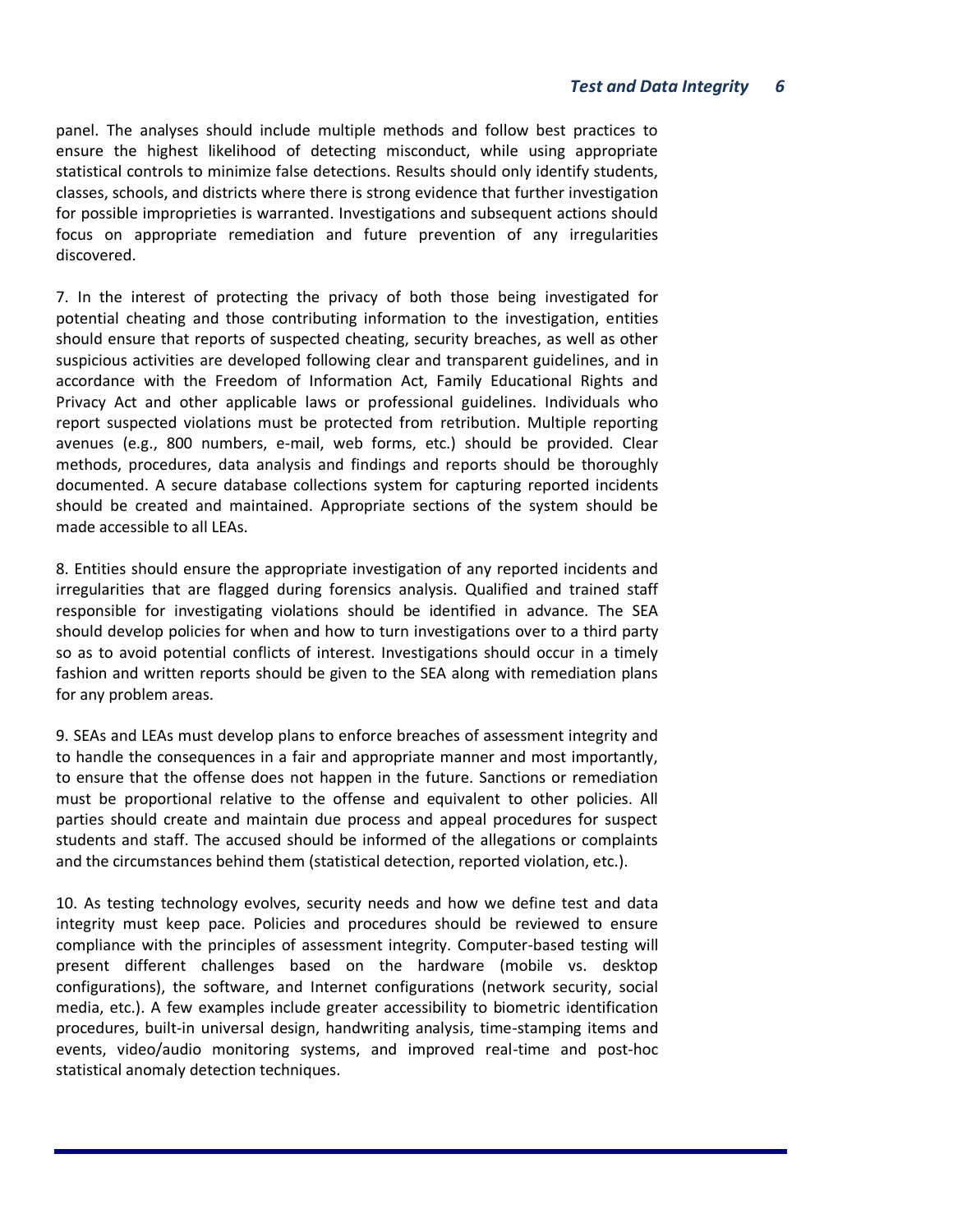## **APPENDIX A: SOME THREATS TO TEST INTEGRITY**

The following is a non-exhaustive list of examples which have the potential to artificially inflate test scores.

#### **Before Testing**

- Using actual or live test items in continuous drilling instead of focusing on assessing the underlying learning standards
- Using secure/unreleased items to train students that violates the administration manual guidelines
- Previewing the test before administration
- Excluding selected students from the administration (e.g., not allowing lower-achieving students to sit for an exam in order to raise group averages)
- Using unauthorized test preparation materials
- Failure to store secure test materials
- Improper or ineffective test administration training practices (failure to train staff, failure to devise effective practices)

#### **During Testing**

- Students copying answers from other students
- Students providing assistance to or accepting assistance from other students
- Students or teachers using prearranged signals (e.g., tapping, signing, voice inflection, facial expression) to provide correct answers to students
- Failing to follow prescribed test administration procedures leading to administration irregularities, e.g., incomplete student responses, or providing too much information so as to assist the students in correctly answering questions
- Inappropriate proctoring by coaching or signaling students (e.g., hints, rephrasing questions, voice or facial inflection), pointing out errors, or otherwise identifying correct answers during the exam
- Displaying improper information in student assessment rooms
	- o Putting up posters or other materials that provide test answers
	- o Failing to cover existing information boards, posters
- Giving unauthorized students extended time, prohibited materials, or other non-standard conditions.
- Allowing unauthorized people in the testing area (e.g., media, other students, teachers, or parents)
- Inappropriate or over-accommodated student accommodation practices

#### **After Testing**

- Altering student answer documents, changing answers, or filling in omitted items
- Falsifying identification or demographic information for students
- Exposing or releasing items that will appear on future test forms
- Divulging details about test items to others who have yet to test (note: school staff should explicitly instruct students not to do this)
- For performance-based assessments, allowing local scoring that may favor responses of local students or staff scoring their own students
- During reporting, inaccurately summarizing or interpreting test results to the students' advantage
- Not returning all secure testing material
- Photocopying, reproducing, disclosing, or disseminating testing materials in any way
- Failing to submit answer sheets for students expected to do poorly
- Any other action resulting in data that misrepresents the achievement levels of students within classes, schools, districts, and states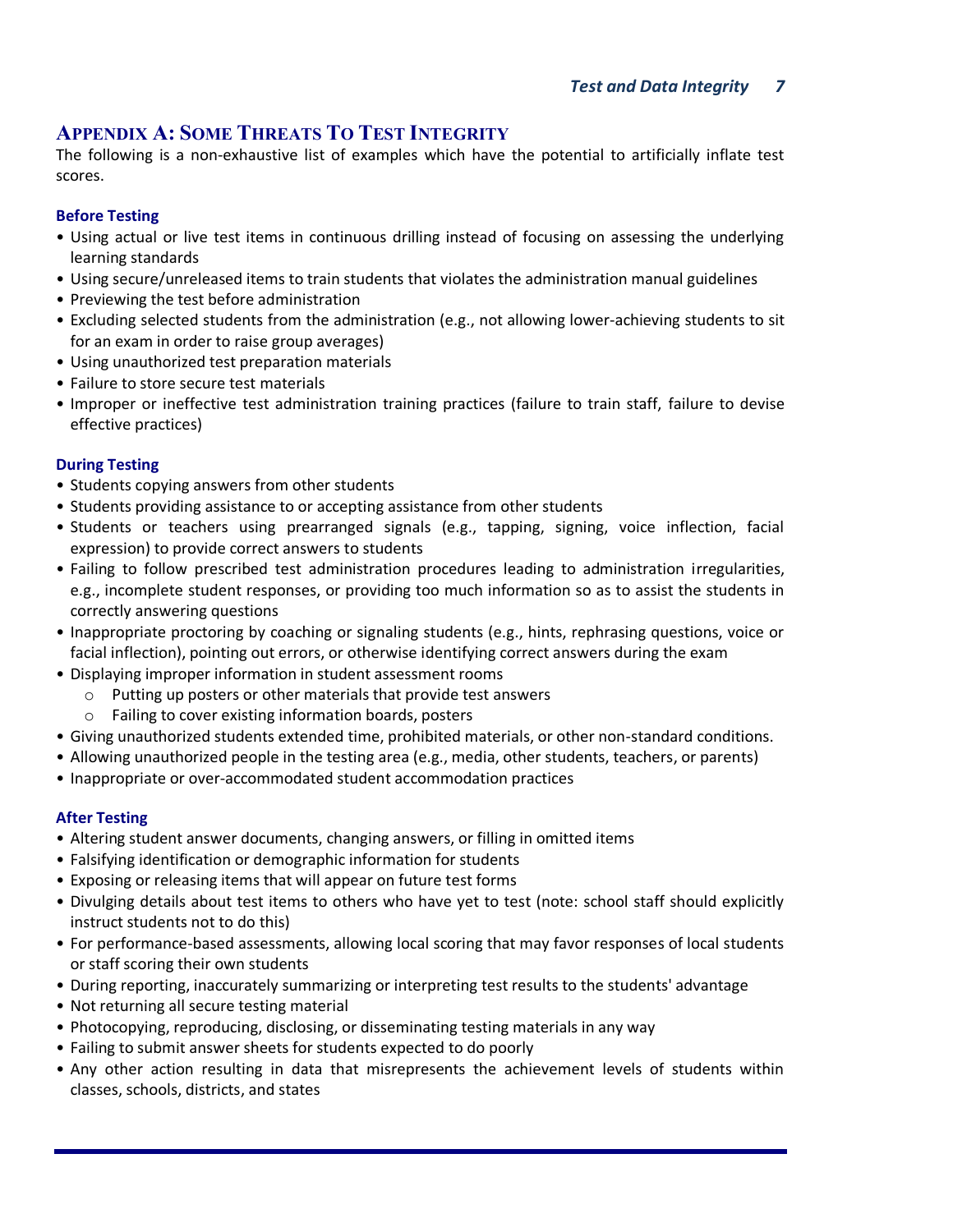## **APPENDIX B: SOME PREVENTIVE ACTIONS**

The following is a non-exhaustive list of examples.

#### **PAPER-AND-PENCIL ADMINISTRATION**

#### **Security of Materials**

- Keep sensitive test materials (live test items and booklets, computer screens, or computer testing access, etc.) secure and accounted for at all times (before, during, and after testing)
	- o Have a dedicated, secure place to store materials that prevents non-authorized access to test material
	- o Determine which staffers have legitimate access to the storage area
	- $\circ$  If the storage area cannot be completely sequestered, track all staff who enter/exit the area
- Determine which staffers are responsible for maintaining the chain of custody over test materials (this applies to all administrative staff who handle test and proctoring materials)
- Pre-seal booklets (sometimes cost-prohibitive) or provide self-seals for students' test documents

#### **Distribution and Collection of Materials**

- Schedule the times that materials will be distributed and collected
- Specify and document check in/check out procedures for materials
- Promulgate a list of detailed procedures for reporting missing and damaged test materials

#### **Test Administration**

- Use seating charts and assign seating, as appropriate
- Require appropriate identification or recognition of each student as appropriate
- Seat students an appropriate distance apart
- Restrict or prohibit (as your administration manual requires) mobile cameras, cell phones, and other similar devices
- Use only trained test proctors and provide proper supervision (use proctor guidelines)
- Establish qualifications requirements (i.e., education and credential) for proctors and test administrators
- Have rooms proctored during the entire administration
- Document proctor names and locations of the assessment
- Independently monitor test administrations on a random basis
- Test all eligible students
- Do not allow teachers to test their own students unless necessary or allowed for by required accommodations
- Maintain established security procedures throughout make-up testing and special accommodations
- Establish common scheduling time and calendar for testing
- Have materials returned immediately after testing
- Test all examinees in a narrow testing window, scheduling primary subject matter tests on the same day and at the same time to reduce possible collusion and mitigate damages from a security breach
- Clearly identify prohibited behavior and items as well as rules for handling irregularities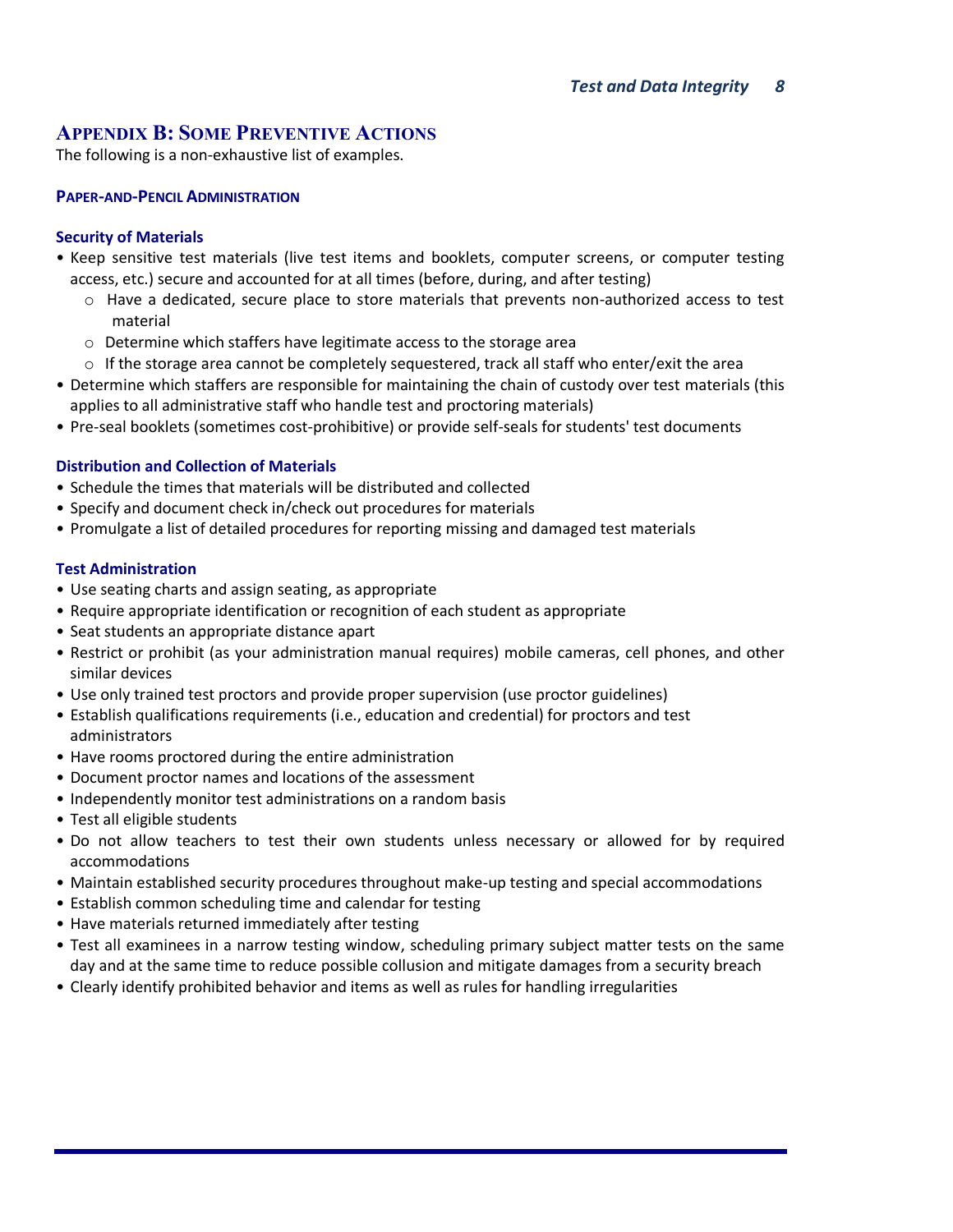#### **COMPUTER-BASED ADMINISTRATION**

#### **Security of Materials**

- Keep screens out of view of each student or others (position monitors, cardboard screens, and carrels strategically)
- Establish a building testing schedule so all students are tested in the same subject before beginning the next subject
- Time-stamp all student and staff access
- Specify disallowed access times (i.e., weekends, holidays, after hours, etc.)
- Ensure that students are locked out from accessing unauthorized computer applications, including the use of the Internet, during assessment
- Lock-out access to the test after testing windows are completed
- Prohibit students from accessing memory storage or Wi-Fi on mobile devices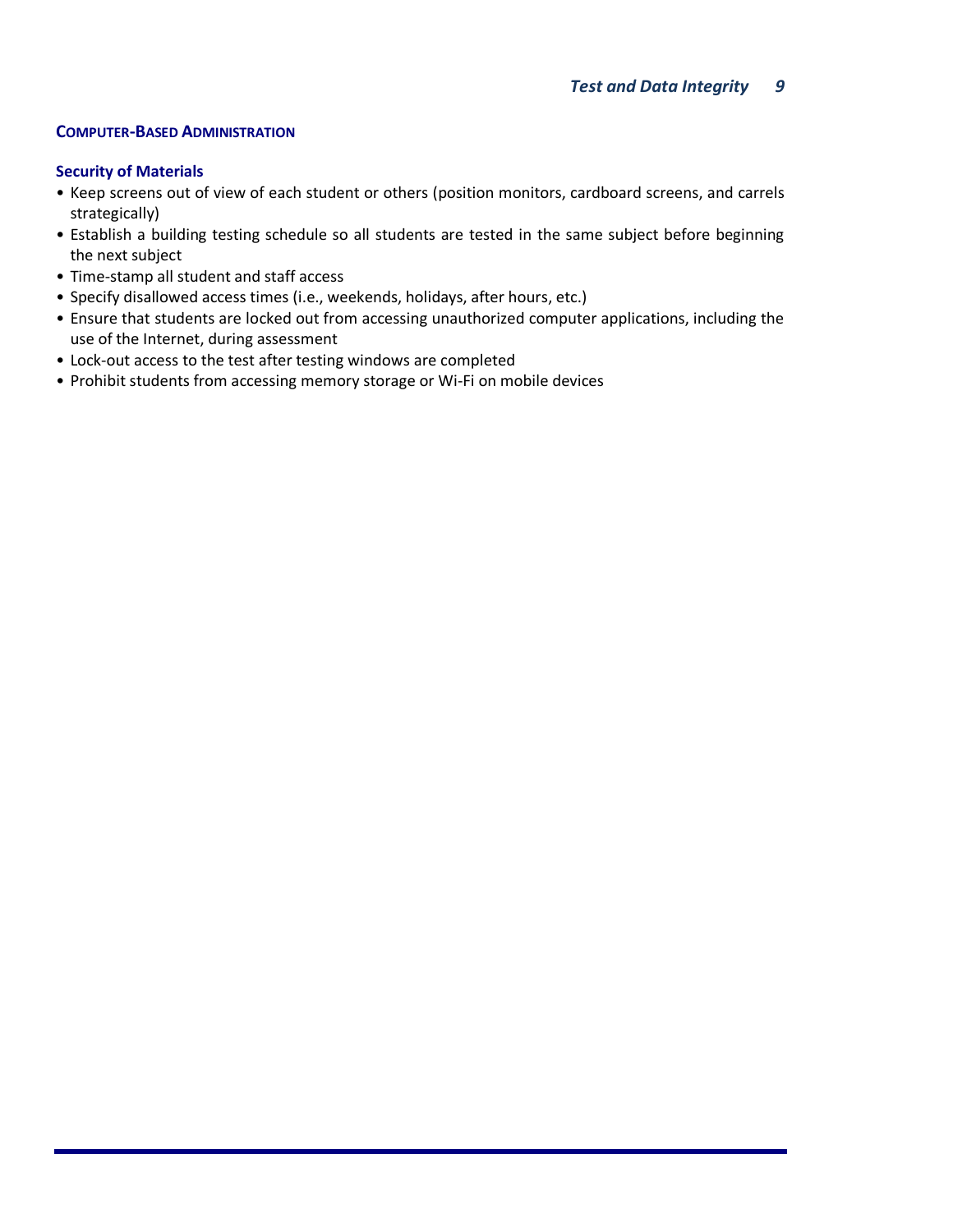## **APPENDIX C: SOME MATERIALS ALLOWED AND PROHIBITED DURING EXAMS**

The following is a non-exhaustive list of examples. Always consult your specific administration manual.

#### **Items Frequently Allowed in Testing Areas**

- Admission ticket
- School-issued ID
- Government-issued photo ID
- Number two pencils (wooden)
- Quality erasers
- Highlighters, other approved writing implements
- Silent or beeping timers
- Foam ear plugs or other noise-blocking devices
- Transparent containers (e.g., "Ziploc bags")
- Approved calculators
- Water bottles, as approved
- Dictionaries, as approved

#### **Items Frequently Prohibited in Testing Areas**

- All electronic devices used for communication or data storage (e.g., cell phones, book readers, tablets, pagers, cameras, non-approved calculators, music players, voice recorders, etc.)
- Study, review, or other information resource materials (dictionaries, thesauruses, encyclopedias, spelling and grammar checkers)
- Correction fluid, correction pens
- Large rubber bands, large pencil erasers
- Boxes, pencil cases, eyeglass cases, or other opaque containers
- Briefcases, backpacks, purses
- Clothing that could be disruptive or present a potential test or student security threat (e.g., hats, scarves, hoodies, loose or bulky clothing)
- Earphones, headphones, ear buds unless as a required accommodation or computer administration requirement
- Mechanical pencils or ink pens (except for notes for computer-based testing or other exceptions)
- Smoking materials, food, beverages (Note: case-by-case exceptions for medical reasons can be made)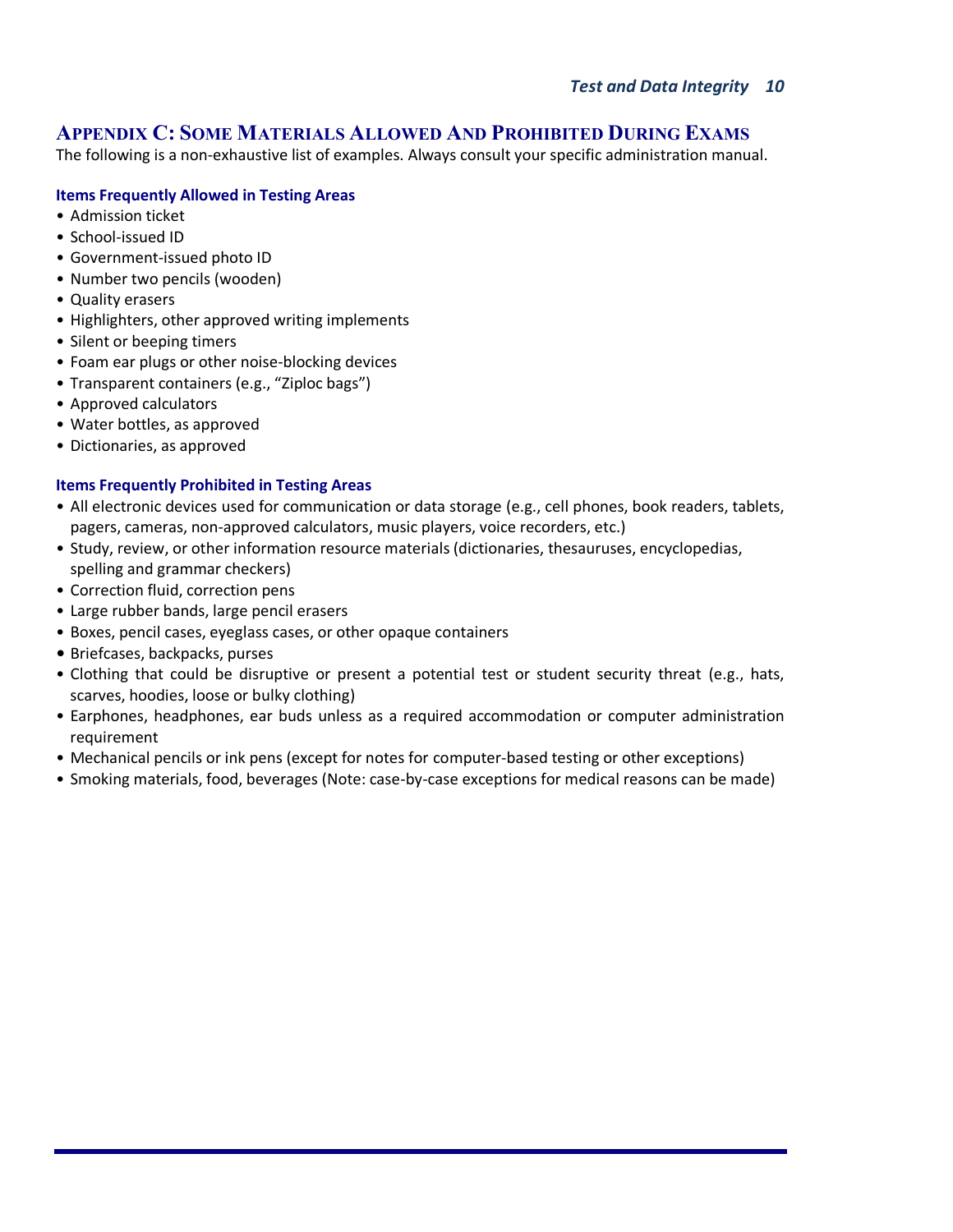## **APPENDIX D: DATA COLLECTION AND ANALYSIS**

Forensics should be considered carefully and determined as appropriate for each test by Technical Advisory consults and/or committees. Analysis should be technically sound and carefully targeted to avoid false positives, while simultaneously maximizing true positives. Suggestions of what to collect and look for include the following:

#### **Suggestions for Data Collection**

- Capture both teacher and proctor names (e.g., on classroom 'header' sheets) and include this info in data files for potential use in forensic analyses
- Expand the contents of the data file(s) used for integrity analysis by including:
	- o actual student scan/scored vectors (e.g., A, B, C, D for 'wrongs,' 1, 2, 3, 4 for 'rights')
	- o ability information (raw and/or scaled scores)
	- o pre-erasure answer strings
	- o post-erasure answer strings
	- o string of erasure types (wrong-to-right, wrong-to-wrong, right-to-wrong, no erasure)
	- o darkness gradient for post-erasure item responses
	- o pixel coverage of post-erasure item responses

#### **Suggestions for Forensics Analysis**

- Suspicious changes in test scores in adjoining test years
- Suspicious changes in student demographics across years
- Suspicious erasures
	- o high erasure rates and, in particular, high wrong-to-right erasures
	- o erasures with different darkness and pixel coverage than non-erased responses.
	- o contrast erasure rates for pilot versus operational items
	- o consistency of erasures (i.e., erasures on the same set of items) for students within classrooms, schools, and districts versus the state
- Speed of responding on computer-based tests
- Similar answer patterns between pairs or groups of students
- Similar items being flagged as erased between groups of students
- Similar responses to open-ended items
- Inconsistent item responses pattern—response aberrations, in particular for pre- and post-erasure responses
- Outliers in scatter plots of subject area scores (e.g., what classes had mathematics scores that were outliers based on reading score performance)
- Prior test administration common items (e.g., one year back) vs. common items from several years prior (multiple years back) as well as comparison between operational and pilot sections may help identify students who had pre-knowledge of questions
- Comparisons between summative assessments and earlier formative/interim assessments, third party assessments, such as NAEP, or other academic efforts (GPA, class rank, coursework)